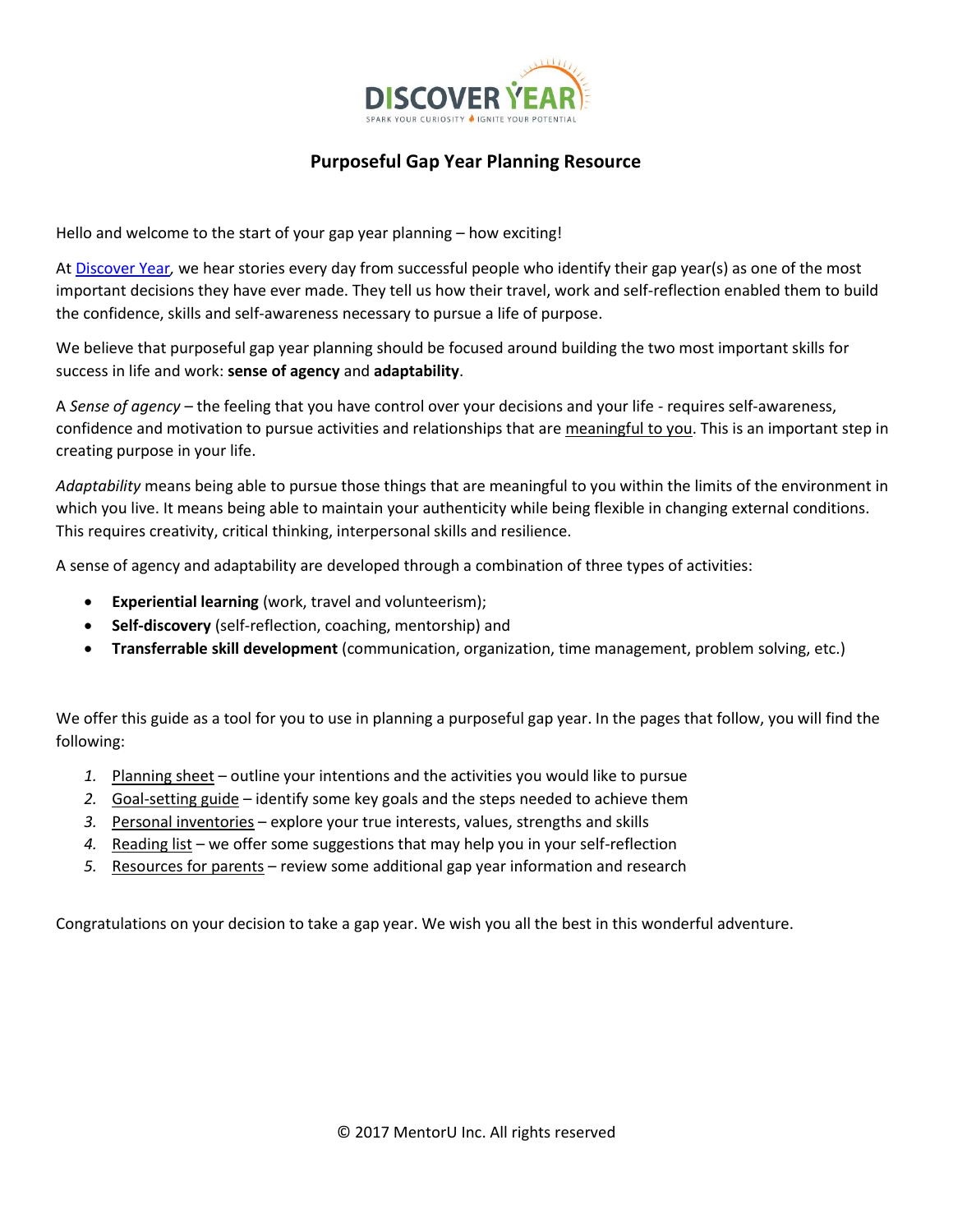

# **Planning**

Use the following two pages to consider some of the activities and experiences you would like to explore during your gap year. Please keep in mind that this short exercise is meant to offer you a few suggestions as a starting point, and this list is by no means exhaustive. There may be many other experiences, questions, checklist items and thoughts you will want to consider. This is a starting point.

| <b>Experiential Learning</b> |                                                                                                                                                                                                        |                                                                                                                                                                                                                               |                                                 |  |
|------------------------------|--------------------------------------------------------------------------------------------------------------------------------------------------------------------------------------------------------|-------------------------------------------------------------------------------------------------------------------------------------------------------------------------------------------------------------------------------|-------------------------------------------------|--|
| Type of<br>experience        | <b>Questions to consider</b>                                                                                                                                                                           | To-do list                                                                                                                                                                                                                    | <b>My interests</b>                             |  |
| Paid Work/<br>internship     | What am I interested in?<br>$\bullet$<br>What job skills do I want to<br>$\bullet$<br>develop?<br>Where can I develop these<br>$\bullet$<br>skills?<br>What skills do I have to<br>$\bullet$<br>offer? | Update resumé<br>✓<br>Create LinkedIn profile<br>$\checkmark$<br>Visit businesses of interest<br>$\checkmark$<br>to meet managers and<br>deliver resumé<br>Follow these tips to be an<br>$\checkmark$<br>outstanding employee | I would like to work in                         |  |
| Travel                       | Where would I like to visit<br>$\bullet$<br>and why?<br>What is my budget?<br>$\bullet$<br>How long do I want to<br>$\bullet$<br>spend travelling?<br>What would I like to learn?<br>$\bullet$         | $\checkmark$<br>Decide on destinations(s)<br>Research visa, immunization<br>✓<br>and other travel<br>requirements<br>Book travel arrangements<br>$\checkmark$<br>well in advance                                              | I am fascinated by<br>(country/city/ territory) |  |
| Volunteerism                 | What am I interested in?<br>$\bullet$<br>What skills can I learn while<br>$\bullet$<br>helping others?<br>What skills do I have that I<br>$\bullet$<br>can use to help others?                         | $\checkmark$<br><b>Browse Volunteer Ottawa</b><br>for ideas & opportunities<br>$\checkmark$<br>Approach the<br>owner/manager of a place<br>where you would like to<br>volunteer with your offer                               | I would like to help with                       |  |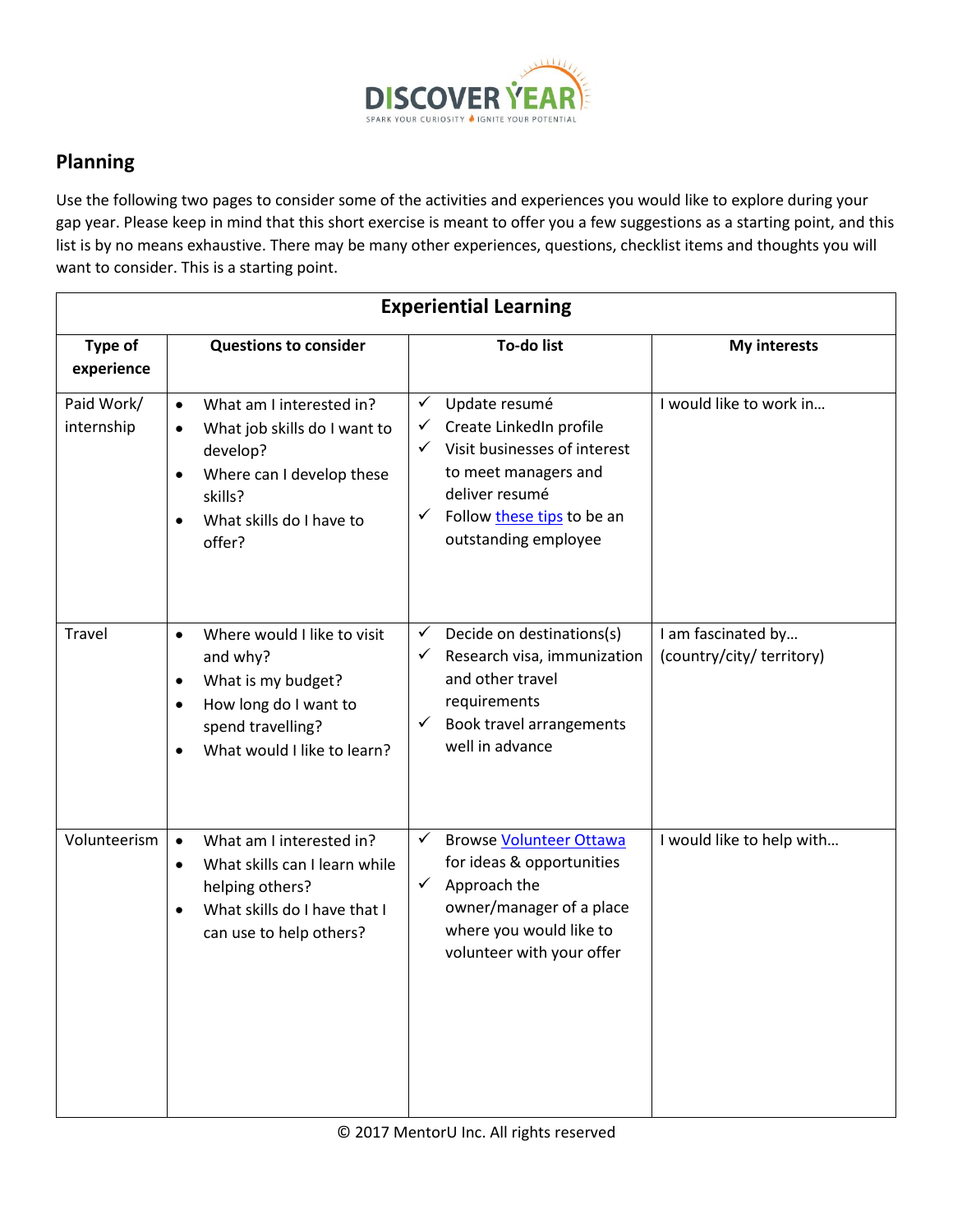

| Self-discovery          |                                                                                                                                                                                                                                                                                              |                                                                                                                                                                                                                                                                                                                          |                                                 |  |
|-------------------------|----------------------------------------------------------------------------------------------------------------------------------------------------------------------------------------------------------------------------------------------------------------------------------------------|--------------------------------------------------------------------------------------------------------------------------------------------------------------------------------------------------------------------------------------------------------------------------------------------------------------------------|-------------------------------------------------|--|
| Type of<br>experience   | <b>Questions to consider</b>                                                                                                                                                                                                                                                                 | To-do list                                                                                                                                                                                                                                                                                                               | <b>My interests</b>                             |  |
| Self-<br>reflection     | What are my true interests?<br>$\bullet$<br>What is important to me?<br>$\bullet$<br>What are my natural<br>$\bullet$<br>talents?<br>What skills have I enjoyed<br>$\bullet$<br>building?<br>How can I make use of<br>$\bullet$<br>these interests, values and<br>strengths to serve others? | Keep a journal of your<br>$\checkmark$<br>thoughts and feelings<br>throughout the year<br>$\checkmark$<br>Set time aside every week<br>to think about the new<br>experiences you<br>encountered and what you<br>learned about yourself and<br>others                                                                     | I have my best thoughts when                    |  |
| Mentorship              | What personal qualities do I<br>$\bullet$<br>want in a mentor?<br>What careers/ skills/<br>$\bullet$<br>activities do I want to learn<br>more about?<br>Who are some people who<br>$\bullet$<br>may be able to help me in<br>these areas?<br>How can I reach those<br>$\bullet$<br>people?   | $\checkmark$<br>Organize informational<br>interviews<br>Arrange to job shadow at<br>$\checkmark$<br>least a few people who<br>work in careers that may<br>interest you<br>Identify one professional<br>$\checkmark$<br>you admire and ask them to<br>mentor you for the year (we<br>recommend 1-2 meetings<br>per month) | I want to learn more about                      |  |
| Career<br>counselling   | Could I benefit from the<br>$\bullet$<br>help of a career counsellor<br>or coach in developing and<br>pursuing my goals?<br>What personal qualities do I<br>$\bullet$<br>want in a coach?                                                                                                    | $\checkmark$<br>Decide whether you would<br>like to work with a coach or<br>counsellor<br>$\checkmark$<br>Search for a career coach<br>that seems to be a good fit<br>for you                                                                                                                                            | I want a coach to help me with                  |  |
|                         |                                                                                                                                                                                                                                                                                              | <b>Skill Development</b>                                                                                                                                                                                                                                                                                                 |                                                 |  |
| <b>Skill</b>            | <b>Questions to consider</b>                                                                                                                                                                                                                                                                 | To-do list                                                                                                                                                                                                                                                                                                               | <b>My interests</b>                             |  |
| Transferrable<br>skills | What skills would I like to<br>$\bullet$<br>develop?<br>What skills will help me<br>$\bullet$<br>achieve my future goals?<br>What resources are<br>$\bullet$<br>available to help me build<br>these skills?                                                                                  | $\checkmark$<br>Research training programs<br>and online learning tools<br>Build a plan for learning<br>$\checkmark$<br>these skills<br>Ask someone to help you<br>✓<br>stick to your plan                                                                                                                               | At the end of the year, I want to<br>be able to |  |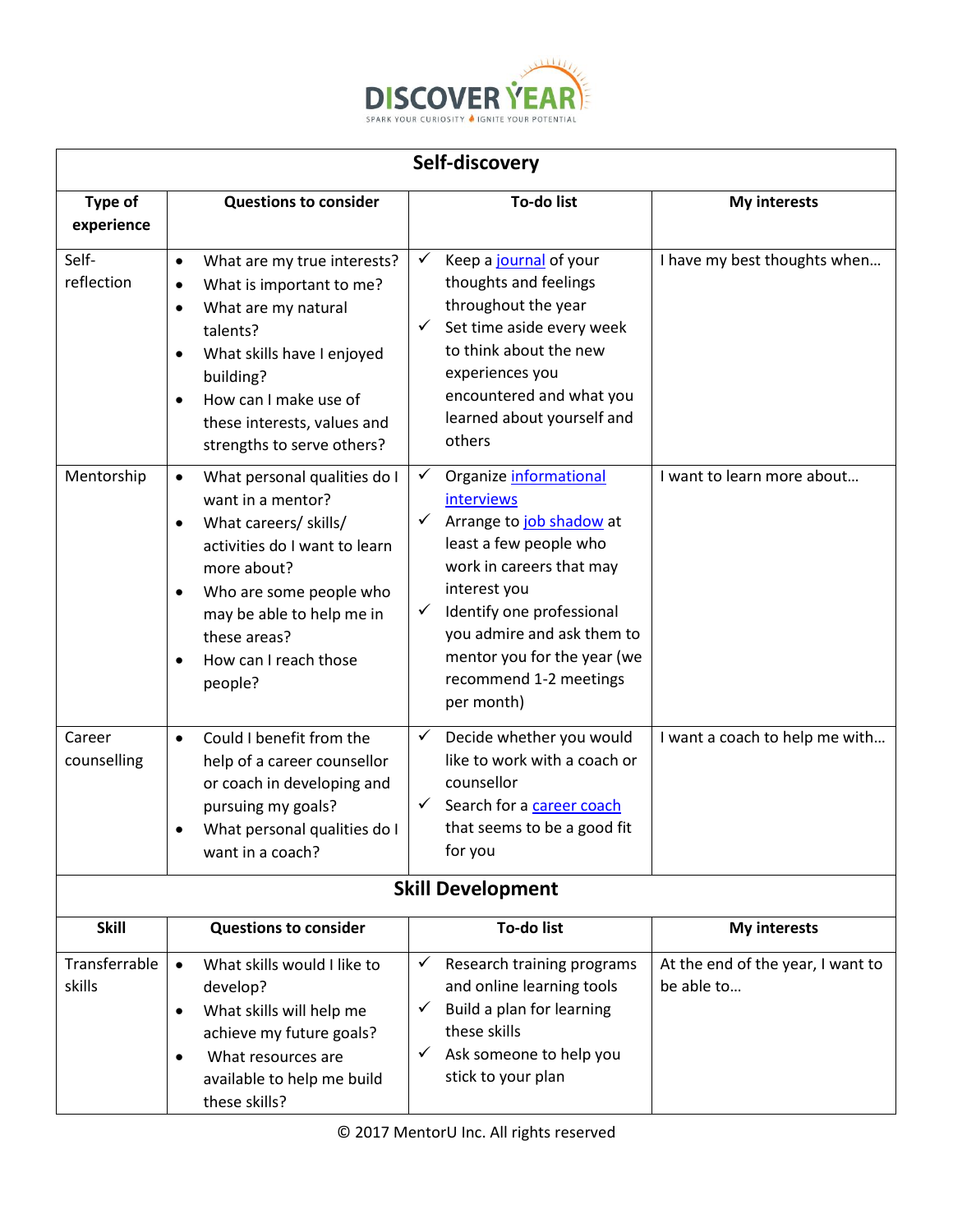

# **Goal Setting**

To make the most of your year, it is important to identify what you would like to achieve at the outset. There are no right or wrong answers to this question, as your goals will reflect your unique personality and motivations.

To achieve a goal (achievement-oriented), it is important to clarify objectives (action-oriented) that will enable the accomplishment of the desired goal. Use the format below to describe 1-3 meaningful, achievable goal for each of the following areas: experiential learning, self-discovery and skill development.

We offer the following example to help clarify what is meant by the terms *goal* and *objective*.

(Example)

**Goal**: Save \$5,000 for my post-secondary education

#### **Objectives**:

- Update my resumé and make sure to include all important skills for the type of work I want to do
- Identify 10 companies where I would like to work and arrange a meeting with a manager at each of them
- Build a [personal budget](http://www.scotiabank.com/ca/en/0,,7108,00.html) for myself for the year based on my salary and expenses

# **Goal:** \_\_\_\_\_\_\_\_\_\_\_\_\_\_\_\_\_\_\_\_\_\_\_\_\_\_\_\_\_\_\_\_\_\_\_\_\_\_\_\_\_\_\_\_\_\_\_\_\_\_

### **Objectives:**

| 1. |  |
|----|--|
|    |  |
|    |  |
| 2. |  |
|    |  |
|    |  |
| 3. |  |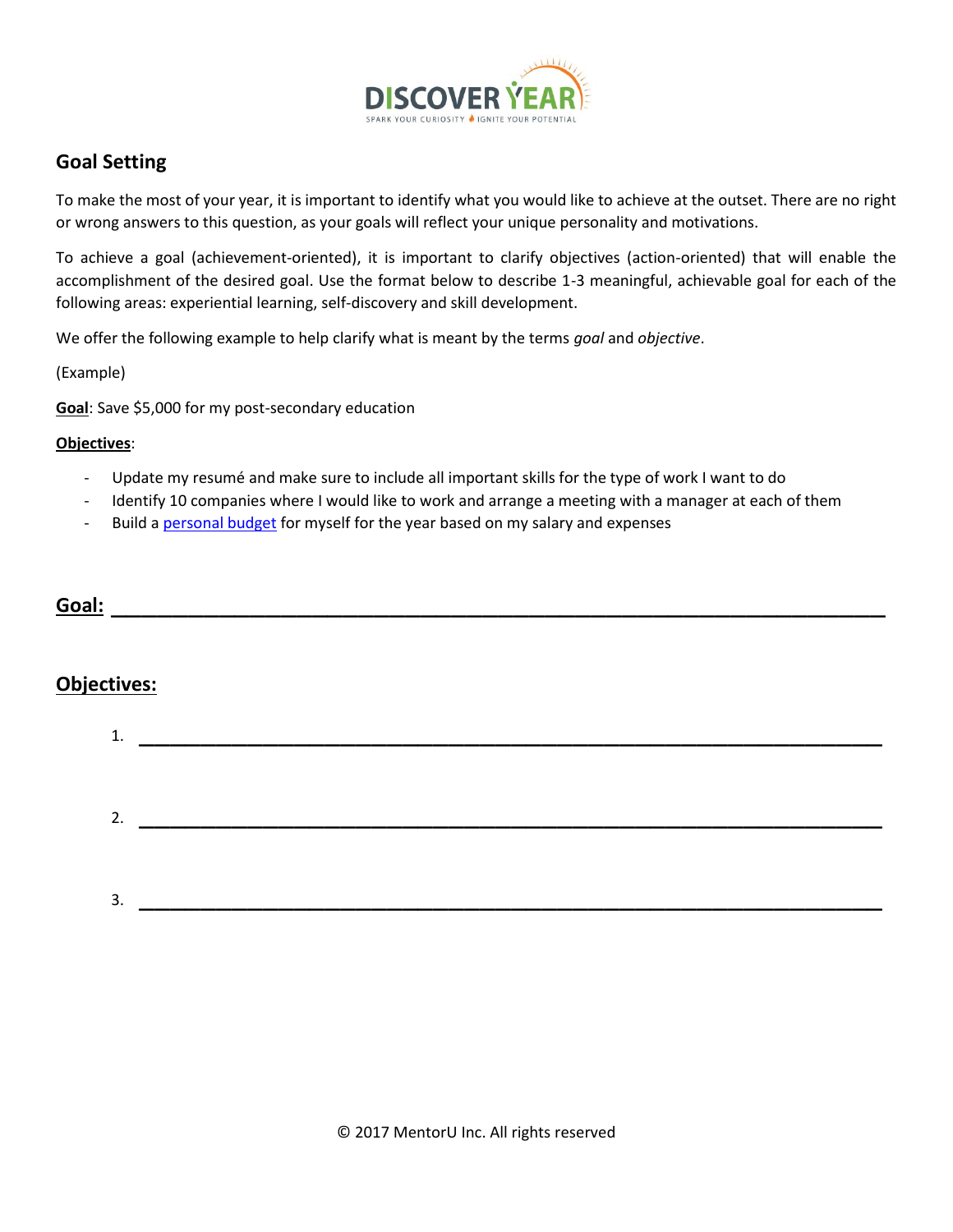

### **Personal Inventories**

Making decisions about your future should always involve reflection upon your own unique set of preferences, interests, values, strengths and skills. The questionnaires and inventories included below will help you clarify your understanding of who you are and what is important to you.

It is important to highlight a few points before you take these questionnaires:

1 – The results from these exercises offer a *snapshot of who you are today*, and these elements of your personality may change over time.

2 – It is always best to take these tests more than once. We recommend re-testing every few months, as the comparison of your results across time will help you gain more clarity around the most important aspects of your personality.

3 – We strongly recommend that you review and discuss the results from these exercises with a trained career counsellor or coach, as the results can be difficult to interpret and apply properly on your own. A good coach or counsellor will help you make sense of your results.

### **Questionnaires**

[WATCH](https://www.mentoru.ca/resources) a 3-minute overview of this compliment of inventories and questionnaires and the MentorU philosophy to start.

- 1 **Vocational preferences assessment** [HERE](https://www.mentoru.ca/vocational-preferences) (complete online and print results upon completion)
- 2 **Values identification & prioritization** [HERE](https://www.mentoru.ca/values-prioritization) (print PDF and complete manually, then follow instructions)
- 3 **VIA Character Strengths** [HERE](https://www.mentoru.ca/character-strengths) (complete online, download your results [link at top of results page] and print)
- 4 **Skills Inventory** [HERE](https://www.mentoru.ca/skills-inventory) (print PDF and complete manually)
- 5 **Interests Worksheet** [HERE](https://www.mentoru.ca/interests) (print PDF and complete manually)

Once you have completed all the questionnaires, list your highest preferences, interests, values, strengths and skills in the space provided on the following page. Seeing them all in one place should help you gain clarity on who you are and what is important to you.

You can browse other self-awareness exercises and resources at [www.mentoru.ca/resources](http://www.mentoru.ca/resources)

© 2017 MentorU Inc. All rights reserved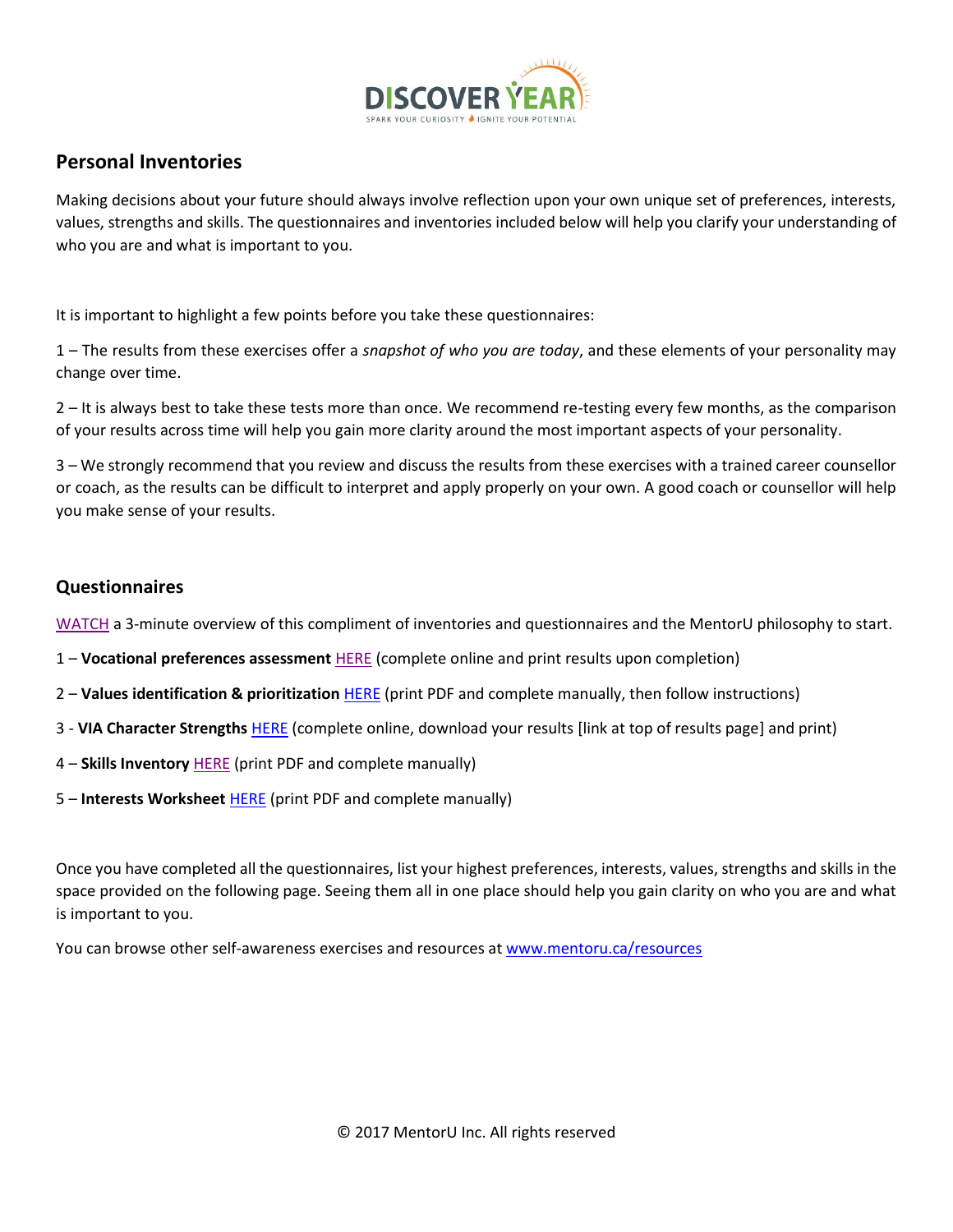

| <b>Vocational Preferences</b> | <b>Interests</b>         | <b>Values</b> |
|-------------------------------|--------------------------|---------------|
| (Onet Interest Profiler)      | (Common Characteristics) |               |
|                               |                          |               |
|                               |                          |               |
|                               |                          |               |
|                               |                          |               |
|                               |                          |               |
|                               |                          |               |
|                               |                          |               |
|                               |                          |               |
|                               |                          |               |
|                               |                          |               |
|                               |                          |               |

| <b>VIA Character Strengths</b> | <b>Skills</b>                                                                   |
|--------------------------------|---------------------------------------------------------------------------------|
|                                | (Choose one or two skills that are most important to you<br>from each category) |
|                                |                                                                                 |
|                                |                                                                                 |
|                                |                                                                                 |
|                                |                                                                                 |
|                                |                                                                                 |
|                                |                                                                                 |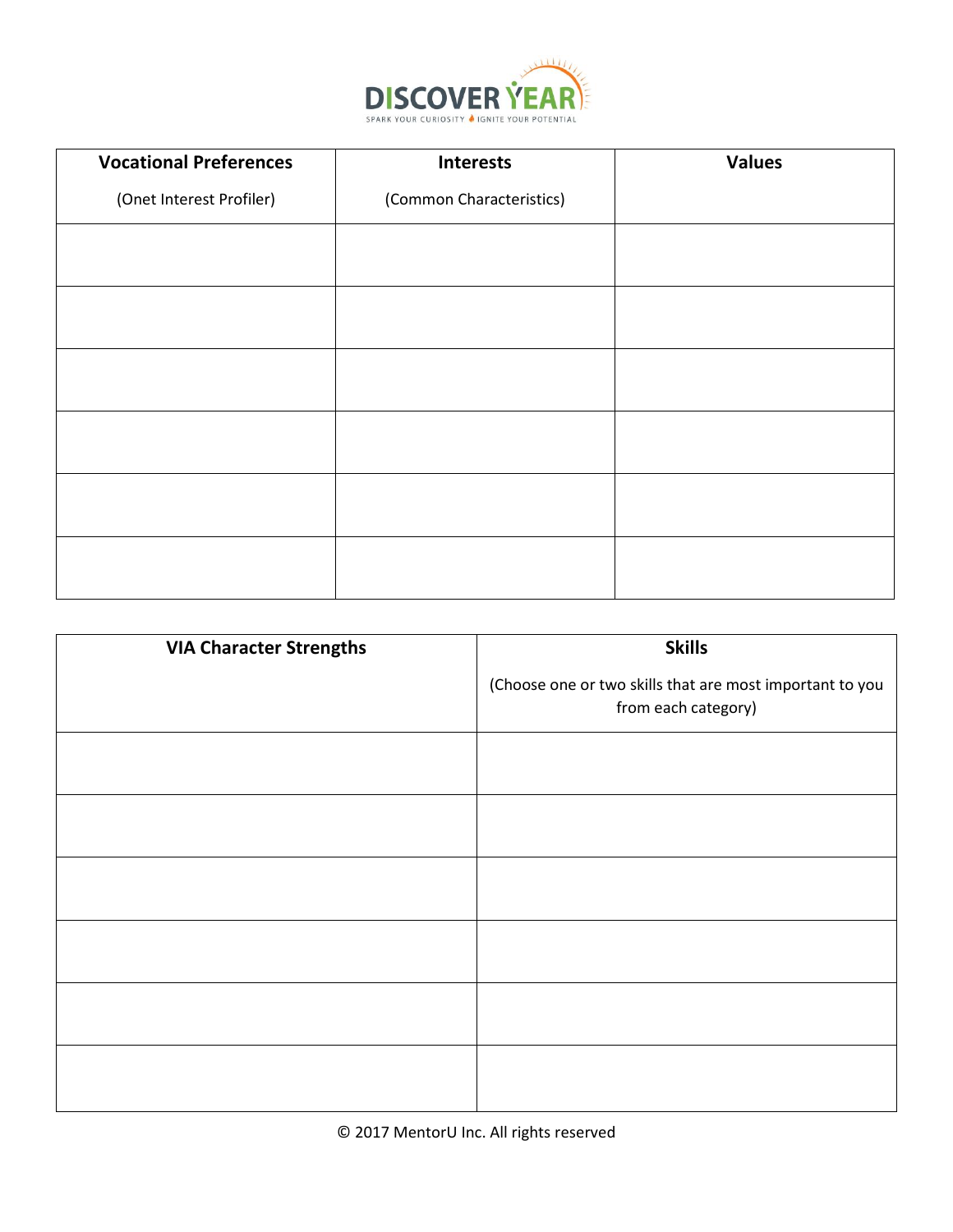

# **Reading List**

A purposeful gap year should help you better understand the world around you. It should also help you understand how your unique set of motivations and abilities can improve that world. We offer the books below as suggestions that may inspire you and help you gain valuable knowledge and practical tools to improve your life and the lives of those around you. Enjoy!

#### **Personal Development**

- [The 7 Habits of Highly Effective People,](https://www.amazon.ca/Habits-Highly-Effective-People-Powerful/dp/1451639619/ref=sr_1_1?ie=UTF8&qid=1501097659&sr=8-1&keywords=7+habits+of+highly+effective+people) Stephen R. Covey
- [Feel the Fear… and do it Anyway](https://www.amazon.ca/Feel-Fear-Anyway-Techniques-Indecision/dp/0345487427/ref=sr_1_1?s=books&ie=UTF8&qid=1501098105&sr=1-1&keywords=feel+the+fear), Susan Jeffers
- [Why we do What we do,](https://www.amazon.ca/Why-We-What-Understanding-Self-Motivation/dp/0140255265/ref=sr_1_1?s=books&ie=UTF8&qid=1501098337&sr=1-1&keywords=Why+we+do+what+we+do) Edward L. Deci
- **[Learned Optimism,](https://www.amazon.ca/Learned-Optimism-Change-Your-Mind/dp/1400078393/ref=sr_1_1?s=books&ie=UTF8&qid=1501098672&sr=1-1&keywords=learned+optimism) Martin E.P Seligman**
- **[Mindset: The New Psychology of Success,](https://www.amazon.ca/Mindset-Psychology-Carol-S-Dweck/dp/0345472322/ref=sr_1_1?s=books&ie=UTF8&qid=1501098697&sr=1-1&keywords=growth+mindset) Carol S. Dweck**
- [Grit: The Power of Passion and Perseverance,](https://www.amazon.ca/Grit-Passion-Perseverance-Angela-Duckworth/dp/1501111108) Angela Duckworth

#### **Career Development**

- [What Colour is Your Parachute,](https://www.amazon.ca/What-Color-Your-Parachute-2017/dp/039957820X/ref=sr_1_1?s=books&ie=UTF8&qid=1501098046&sr=1-1&keywords=what+colour+is+your+parachute+2017) Richard N. Bolles
- [The Element](https://www.amazon.ca/Element-Finding-Passion-Changes-Everything/dp/0143116738/ref=sr_1_1?ie=UTF8&qid=1501097944&sr=8-1&keywords=the+element) [& Finding Your Element,](https://www.amazon.ca/Finding-Your-Element-Discover-Transform/dp/0143125516/ref=pd_bxgy_14_img_2?_encoding=UTF8&psc=1&refRID=J9Q6XSJDF5F8C41HWZ73) Sir Ken Robinson

#### **Interpersonal & Communication Skills**

- [Emotional Intelligence,](https://www.amazon.ca/Emotional-Intelligence-Matter-More-Than-ebook/dp/B000JMKVCG/ref=sr_1_1?s=books&ie=UTF8&qid=1501098208&sr=1-1&keywords=emotional+intelligence) Daniel Goleman
- [Start with Why,](https://www.amazon.ca/Start-Why-Leaders-Inspire-Everyone/dp/1591846447/ref=sr_1_1?s=books&ie=UTF8&qid=1501098372&sr=1-1&keywords=start+with+why) Simon Sinek
- [Difficult Conversations,](https://www.amazon.ca/Difficult-Conversations-Discuss-What-Matters-ebook/dp/B004CR6ALA/ref=sr_1_1?s=books&ie=UTF8&qid=1501098266&sr=1-1&keywords=difficult+conversations) Douglas Stone, Bruce Patton, Sheila Heen
- [The 5 Love Languages,](https://www.amazon.ca/Love-Languages-Secret-that-Lasts-ebook/dp/B00OICLVBI/ref=sr_1_1?s=books&ie=UTF8&qid=1501098491&sr=1-1&keywords=the+5+love+languages) Gary Chapman

#### **Creativity**

- [How to Fly a Horse,](https://www.amazon.ca/How-Fly-Horse-Invention-Discovery-ebook/dp/B00M60RKUK/ref=sr_1_2?s=books&ie=UTF8&qid=1501098422&sr=1-2&keywords=how+to+fly+a+horse) Kevin Ashton
- [What Google Learned from its Quest to Build the Perfect Team,](https://www.nytimes.com/2016/02/28/magazine/what-google-learned-from-its-quest-to-build-the-perfect-team.html) Charles Duhigg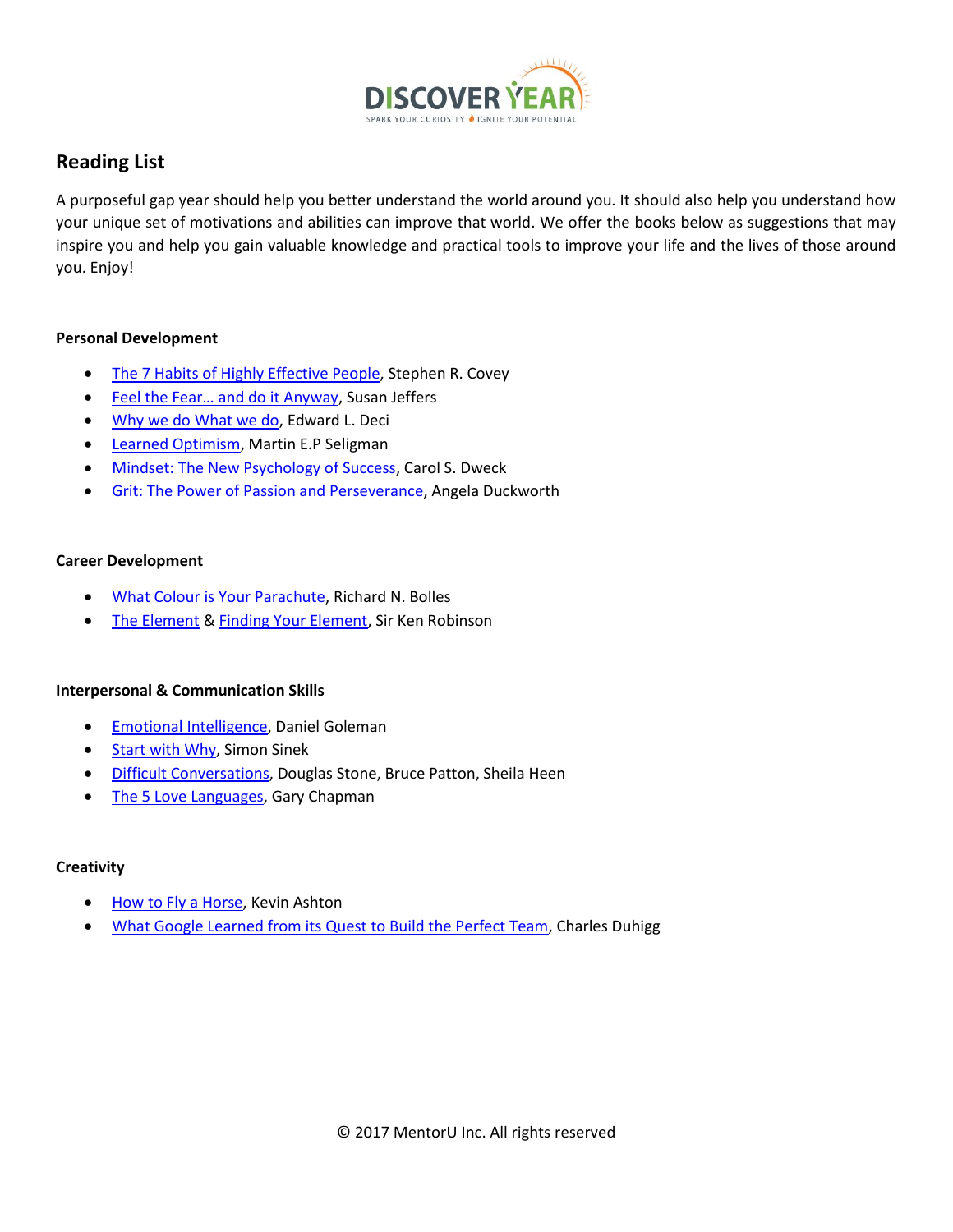

### **Resources for Parents**

We recognize that the concept of a year away from formal education can seem risky to parents. While this transitional approach has been common in other parts of the world for many years, the concept is still relatively new in Canada. Many parents are concerned that a gap year after high school will affect their child's academic momentum and career motivation.

We often hear parents express worry that their teenager will lose the academic skills necessary to eventually succeed in post-secondary education. They also often mention the fear that their child will "get a taste" of earning a living, and lose sight of the purpose of post-secondary studies, thus limiting their potential future opportunities and earnings.

Since the idea of a gap year represents a departure from the status quo in Canada, it takes courage for parents to support their son or daughter in this pursuit.

We believe that this courage will ultimately help set your child on a path to a purposeful and fulfilling life.

In fact, as research and a considerable amount of anecdotal evidence shows, neither of the above mentioned parental fears are realized with any degree of significance for students who complete a purposeful gap year. The research – as well as our *Discover Year* participants and a plethora of our community members – have shown that an organized and meaningful gap year incites motivation and a sense of purpose. Not only that, studies show that "gappers" out-perform non-gappers who entered post-secondary studies with similar grades and test scores.

As you consider this option with your child, we wanted to offer you a handful of resources that may be of interest:

- Research and statistics
	- o [American Gap Association National Alumni Survey, 2015](https://americangap.org/data-benefits.php)
	- o [The Gap Year Dilemma,](file:///C:/Users/User/Downloads/The%20Gap%20Year%20Dilemma.%20When%20a%20Purposeful%20Gap%20Year%20is%20the%20Answer%20to%20Career%20Unpreparedness%20(3).pdf) Canadian Journal of Career Development, 2017
	- o [Addressing the Catch 22:](http://www.rbc.com/careers/careerlaunch/school-to-work-transition-research.pdf) RBC & CCDF recommendations for improving school-to-work transitions
- Popular media
	- o [Rethink the Gap,](https://www.gse.harvard.edu/news/ed/17/01/rethink-gap) Harvard Ed Magazine, 2017
	- o [Discover Year: An Important GAP for Canada](http://contactpoint.ca/2017/06/discover-year-an-important-gap-for-canadas-youth/)'s Youth, CERIC contactpoint.ca
	- o [It'sNotAcademic](http://blog-en.heqco.ca/2017/04/itsnotacademic-the-podcast-episode-four-with-jay-gosselin/) (Podcast), Higher Education Quality Council of Ontario, 2017